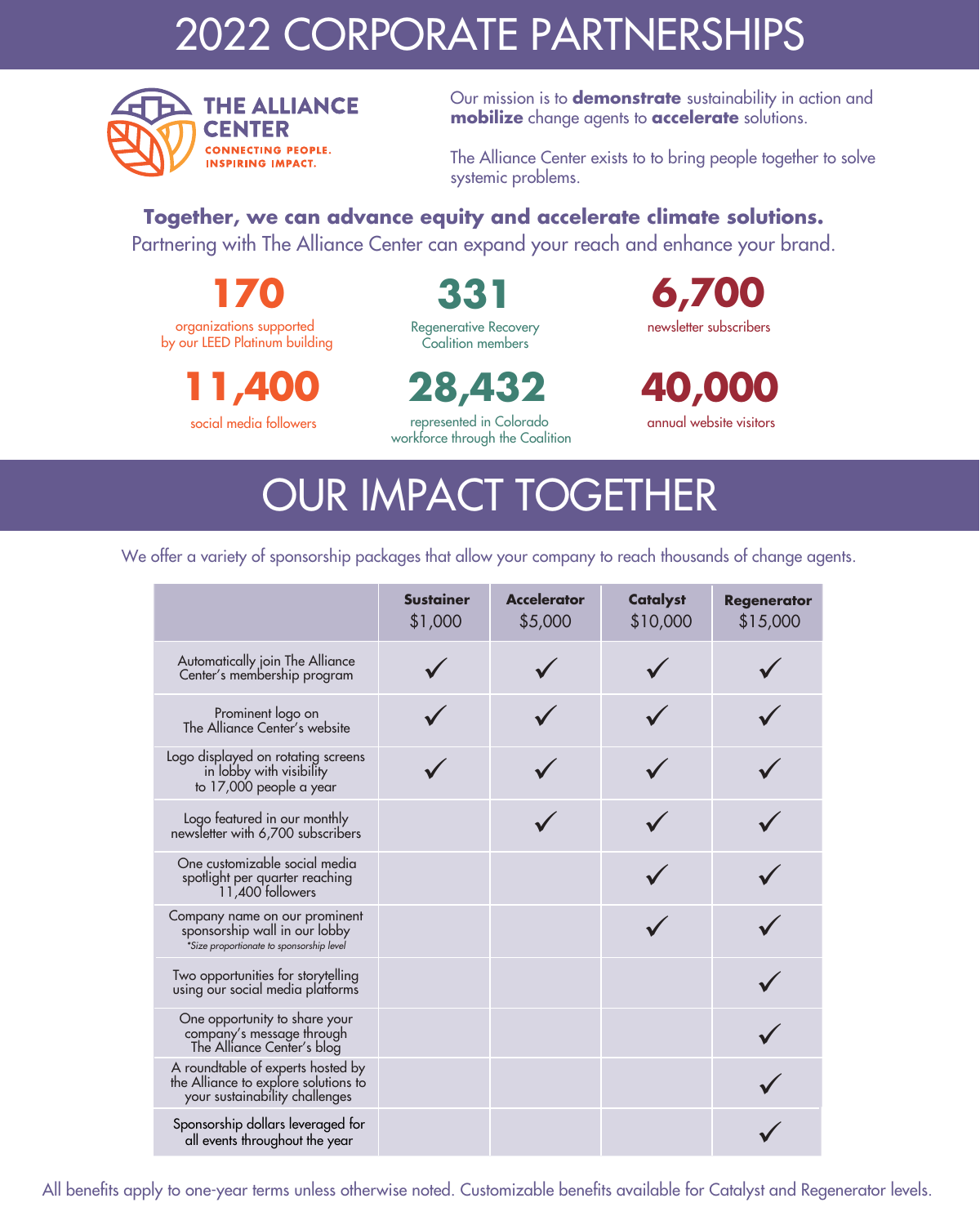### PROGRAM SPONSORSHIP OFFERINGS

Corporate partnerships with The Alliance Center offer a unique and powerful opportunity to both enhance your brand awareness and accelerate solutions in the fight against climate change. Your sponsorship dollars will help us advance all aspects of our work. They can be used to support impactful projects through the program areas listed below or applied specifically to any of the events listed on the third page. This menu of offerings is meant to be a conversation starter—if you are interested in any areas of our work, we would love to meet with you to co-design our impact journey together. **Let's work together to help make the world a better place, starting right here and now!**



**The Alliance Center** has been growing the capacity of change agents and bringing people together to solve systemic problems since 2004. We convene and mobilize our network of government, for profit, nonprofit, academic and community leaders to accelerate equitable climate solutions. Over 170 mission aligned organizations leverage our award-winning green building's event and work spaces and services annually. Our capacity building programming also builds the networks and skills our nearly 300 members need to get their critical work done. The overwhelming majority of our services are provided to nonprofit organizations at below market rates, freeing up resources they can utilize to accelerate solutions.



Our **Living Lab** pilots innovative solutions to sustainability challenges utilizing our building as a demonstration site. We strategically partner with influential building sector leaders on the real-world demonstrations needed to accelerate solutions that decrease the built environment's impact on the environment and increase the health and wellness of its occupants. From advancing building electrification to air quality research to market shaping rating systems, our Living Lab program has a proven track record of blazing an important trail for the industry to follow.



The **Regenerative Recovery Coalition** is a collaboration of nonprofits, businesses, academic institutions, government agencies and individuals working together to create shared prosperity on a healthy planet, starting in Colorado. With over 330 members, we drive action by working directly with key decision makers in Colorado, amplifying the work of our members and implementing scalable projects to move us closer towards a regenerative future. Projects range from equitable workforce development to a statewide soil health challenge and a just transition for oil and gas.